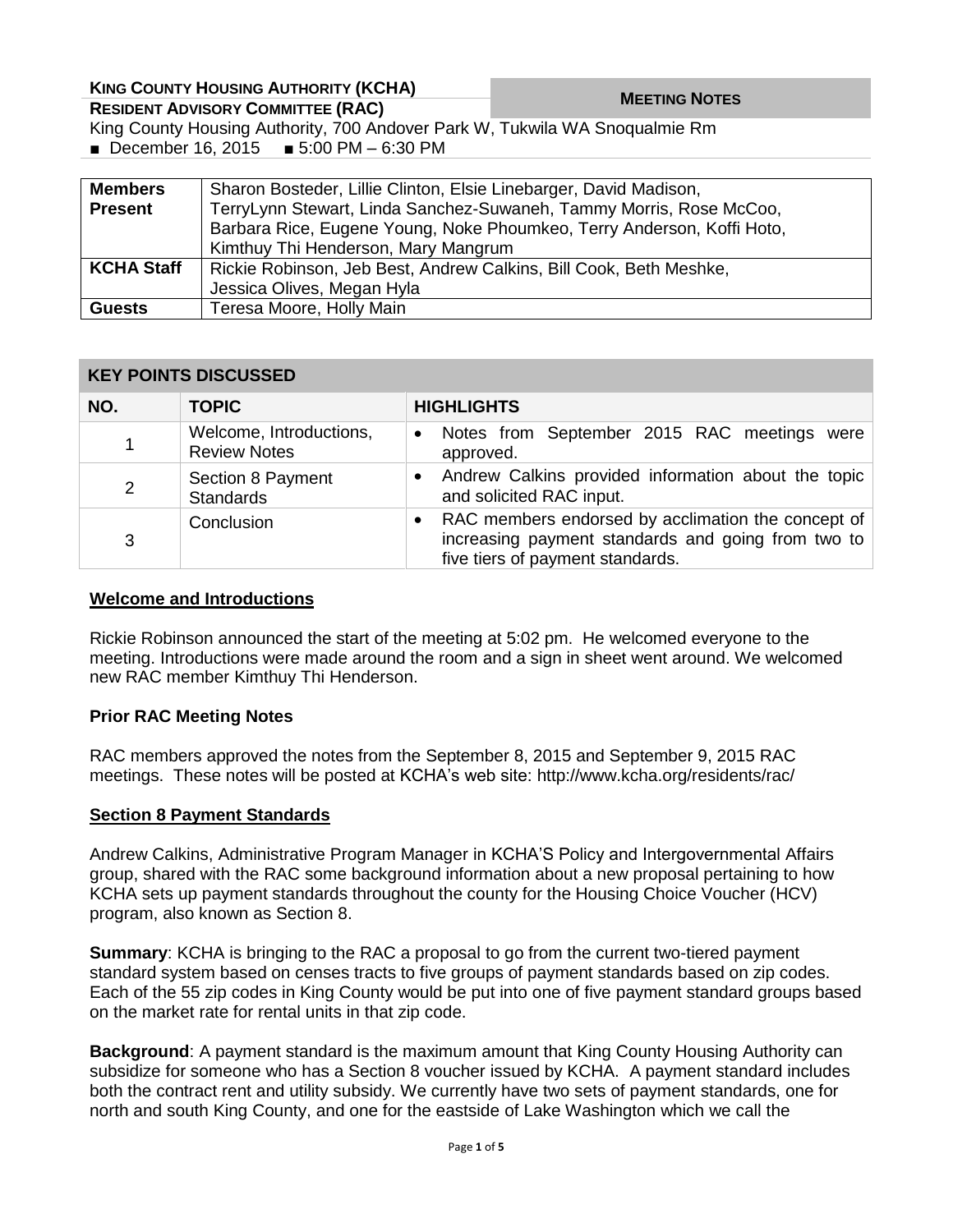exception area. Examples of cities in the exception area, where rents tend to be higher than in other parts of the county, include Issaquah, Bellevue, Redmond, Kirkland, Sammamish, and Mercer Island. However, there are a variety of rental markets across the county. There is more variation in rents in the county than two groupings of payment standards would suggest, and we also know that over the last couple of years rents have been rising in almost all parts of King County.

# **Motivation for Proposal**:

- 1. Recognition that there is a lot of variation in rents throughout the county, which only two tiers of payment standards does not adequately address.
- 2. KCHA wants to expand the ability of HCV participants to live in High Opportunity Neighborhoods. According to KCHA's Moving to Work Plan, KCHA has a goal of having 30% of HCV households with children live in High Opportunity areas by 2020.
- 3. KCHA wants to expand geographic choice for people with Section 8 vouchers. HCV participants should have a choice in where they can rent using their vouchers, and tailoring the payment standards to various rental markets will mean more rental markets will be available to Section 8 participants.
- 4. KCHA has heard from HCV participants that our payment standards are not keeping up with high rents in King County. Aligning the payment standards with the local rental market would get Section 8 subsidies closer to market rates.

**When**: Andrew showed an example map of which zip codes will go into each of the proposed new five groupings. The decision as to which zip codes will go into each tier has not yet been finalized.

**Process**: A group at KCHA have been meeting on this topic and have decided to recommend increasing payment standards and going from two to five payment standard groups. Each zip code will be assigned to one of the five groups, called tiers. The group has been looking at a lot of different choices of which zip codes go into which tier and have narrowed down the recommendation. Andrew showed the RAC two possible configurations; the final tier configuration recommended to the Board will be similar to these two samples. RAC members are welcome to make recommendations if they think a zip code area is misplaced in one of the samples.

Andrew and the group working on this proposal held a focus group in November to collect input from current KCHA Section 8 participants, will collect input from RAC members at this meeting, and they are planning to take this proposal to the KCHA Board of Commissioners in January 2016. If approved they expect the new payment standards to go into effect around April. We plan to look again at payment standards again in a year.

**RAC Role:** RAC members' questions and comments from today's meeting will help Andrew and Commissioner Stewart represent residents when this topic is brought to the KCHA Board meeting in January.

**RAC Decision:** RAC members endorsed by acclimation the concept of increasing payment standards and going from two to five tiers in recognition that rents which have been rapidly increasing in King County.

Although expressing wide support for raising payment standards, RAC members did not think the recommendation was ready to vote on because the groupings of zip codes into tiers is not final. Some members also expressed doubts that payment standards would be raised enough.

RAC members requested updated information after the January Board meeting about this topic, including what happened at the Board meeting and what are the final recommended payment standard levels for various bedroom sizes and what zip codes are in the finalized list of the five tiers.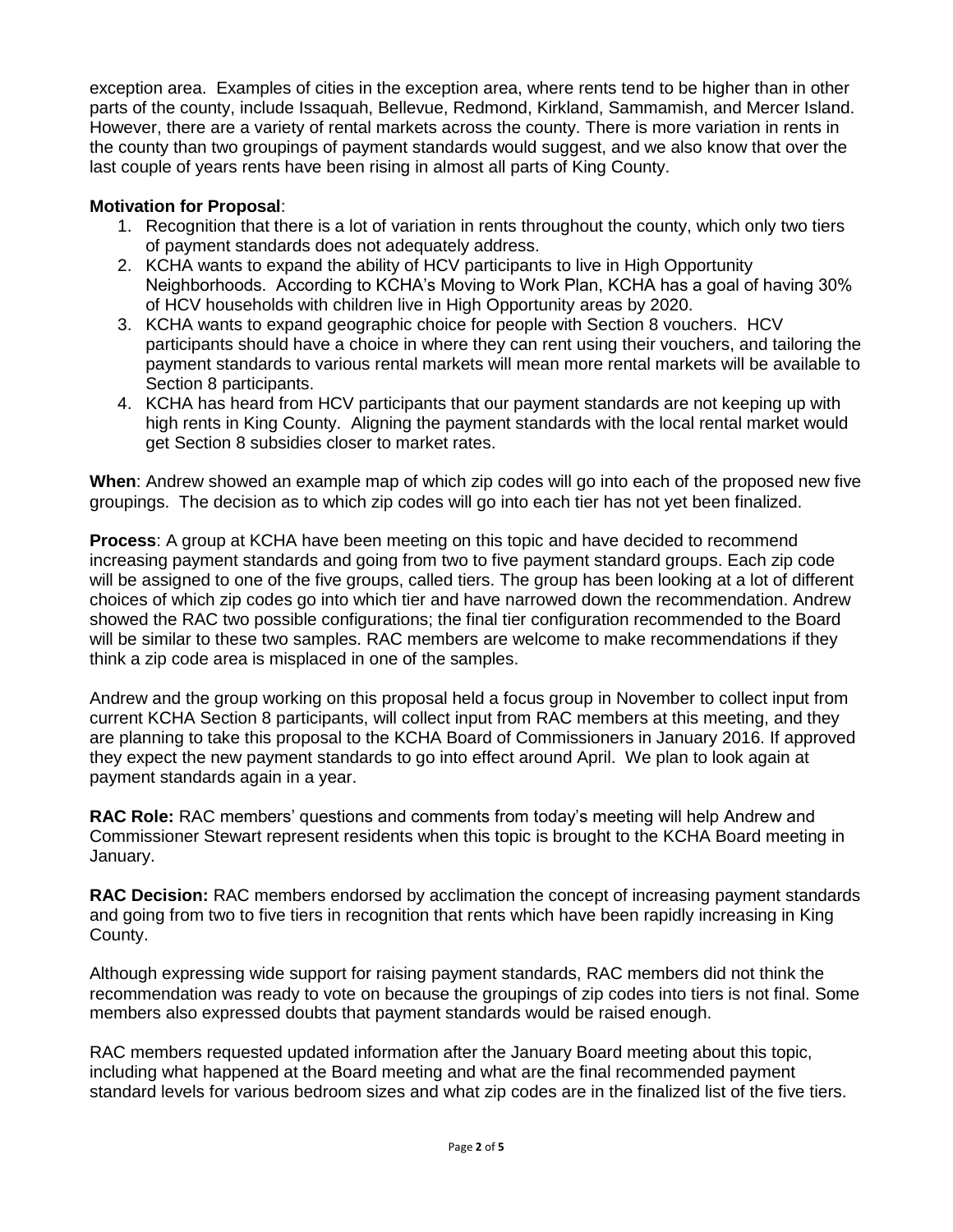## **Questions and Answers**

## **Questions about Higher Opportunity Areas and High Rents:**

Commissioner TerryLynn Stewart explained that KCHA wants to expand the number of children growing up in High Opportunity neighborhoods because these areas tend to have better employers, schools, transportation, and more positive opportunities. Children who grow up in High Opportunity areas are more likely to not require rental subsidies when they grow up. She also pointed out that high market rents occur in many parts of the county, not just in the Bellevue area.

Andrew Calkins explained that the tenant's portion of a Section 8 household's rent would stay about the same no matter the local market rent because the household pays a percentage of its income no matter what part of the county it lives in. The Housing Authority pays the rest of the rent to the landlord, up to the limit of the payment standard for that area. KCHA subsidizes more when a HCV participant lives in a high rent area. Many Section 8 households are paying more than 30% of their income on housing because their rent has gone up a lot since the first year they moved in, but the payment standard has not, and many are having a problem finding a new place to lease because rents are higher than KCHA's payment standard. Increasing payment standards will help these families pay a lower percentage of their income for housing, find new places to lease, and have more choice of what areas of the county to move into, because the amount of KCHA's subsidy will increase.

### **Affect of Increasing Payment Standards on the Section 8 Program:**

Jeb Best, Director of Housing Choice Vouchers, explained we currently have over 9,300 families on KCHA's Section 8 program. If the five-tier zip code based plan is put into place and the payment standards are increased that will help all of those families. Families will not be forced to move because landlords raise the rent above what KCHA will currently subsidize according to the current payment standards, and more Section 8 families will able to move to other areas of the county if they choose to move.

The family's portion of the rent is based on their income, not market rent in the local area, because the Housing Authority covers the balance of the rent. So if our payment standard is high enough to pay rent in an area, the family's portion of the rent stays approximately the same in any neighborhood, even a High Opportunity area. By going to five tiers, we hope more HCV families will be able to move into the higher tier areas, and our payment standards will more closely relate to market rents in various areas.

We have not increased our payment standards since December of 2014, and with the rapidly increasing market rents, it is time for us to increase payment standard. Because market rents are so much higher than our current payment standards, even in the exception area where our payment standard is higher than for the rest of the county, HCV participants are having a difficult time finding a unit they can afford to rent with their subsidy. However, we do not get more funding from HUD to pay for increasing the amount of subsidy we pay. We will pay for increases in the payment standard out of KCHA's Section 8 budget. We forecasted for a payment standard increase in 2016, so our near term plan is to be able to keep the same number of households on the program even if we increase payment standards. Over time if HUD does not increase payments to us and we continue to increase our subsidy because local rents continue to rise, that will affect the number of households we can support on the program.

People with a Housing Choice Voucher can live anywhere in the United States, so if someone moves to a higher tier part of King County that person can use the voucher to move back to a lower tier area if the person prefers to move after their lease ends. With only two payment standards which have not been raised for a year, participants are currently pretty much restricted to not living in the higher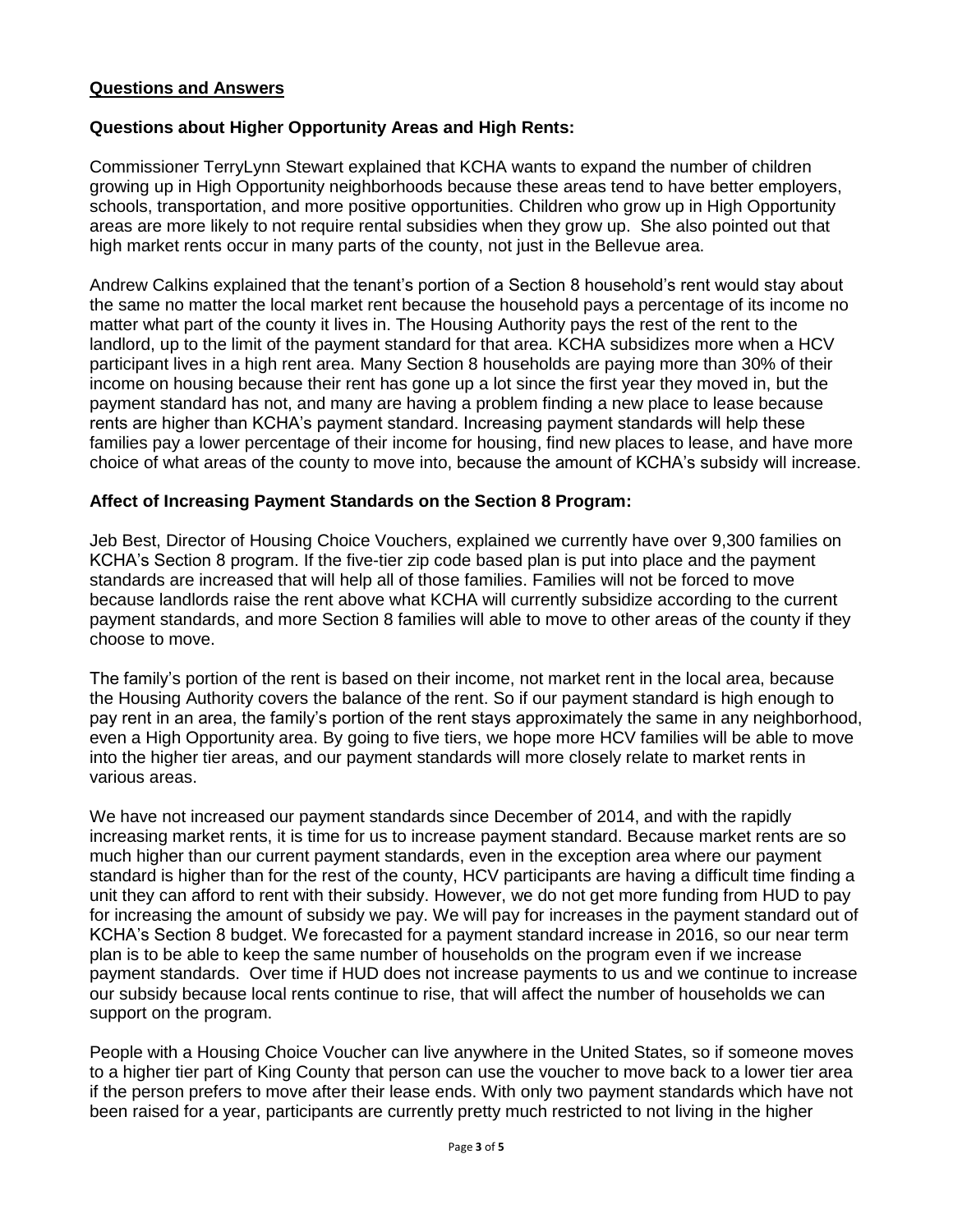priced areas of the county. By increasing the number of tiers to five and increasing the payment standards, we will give a Section 8 households a lot more choice of where to live. We have contacted five or six other Housing Authorities who have gone to zip code based payment standards. Most of them had only one payment standard before. It seems like going to different payment standards by zip codes is working well for other Housing Authorities. Some have even expanded the number of payment standard zones after trying it out successfully for a year because they wanted to get closer to varying market rents. It's been pretty successful and other Housing Authorities have encouraged us to go to multiple payment standards by zip code.

# **Concern Families Will Pay More To Rent In Higher Tier Areas**

Jeb Best explained that moving to a higher cost area does not mean the family's portion of rent will increase, since the tenant portion of rent is based on the household's income, not on local rents. If the rent is under the payment standard for that area, the family will pay the same amount as the tenant portion of housing expense no matter where in the county they live. KCHA's portion of the rent is more in higher tier areas.

# **Concern Many Section 8 Families Pay More Than 30% Of Income On Housing**

Jeb Best explained when leasing up with a new landlord, KCHA allows participants to pay between 28% to 40% of their income on their portion of the rent and utilities. This gives them more choice to rent units that are little above the 28% limit. We are not recommending changing this.

If a landlord raises the rent and that higher rent is above our payment standard, the tenant is asked to pick up the extra that KCHA is not paying. Because of this, many Section 8 households in all parts of the county are paying more than 30% of their income on housing costs. If we increase payment standards, and increase the number of payment standard tiers to more closely match prevailing rents in various rental markets with our subsidy maximums, the amount subsidized will increase and the amount over 30% the family pays will go down. The sooner we increase payment standards the fewer families will have to move because their rents are over our payment standard and the family cannot afford the extra.

## **Rent Reasonable Determination**:

Jeb Best explained some of the ways KCHA decides what fair market rent for an area is. We compare the rent a prospective Section 8 landlord is asking with rents for three comparable units in the local area around that unit. We use Dupree and Scott for our data, but we can also use comparables from landlords, and we use Apartment Insights. We do various things to make sure we will not pay more than the market rate.

Andrew said in addition to Dupree and Scott he's been looking at the actual rents landlords are charging KCHA Section 8 in the last couple of months. We also check with a few other sources.

## **How Income Changes Affect Tenant Portion Of Rent**

KCHA only does full recertifications every two years for Section 8 participants with employment income. A raise at work will not affect amount of rent paid by the tenant until the next regularly scheduled recertification. We no longer require participants to report increases in income right away.

If household income decreases and the HCV participant reports the decrease to KCHA, we reduce the tenant's portion of the rent and increase KCHA's subsidy by the first of the next month if reported by the 22<sup>nd</sup> of the month, otherwise the following month.